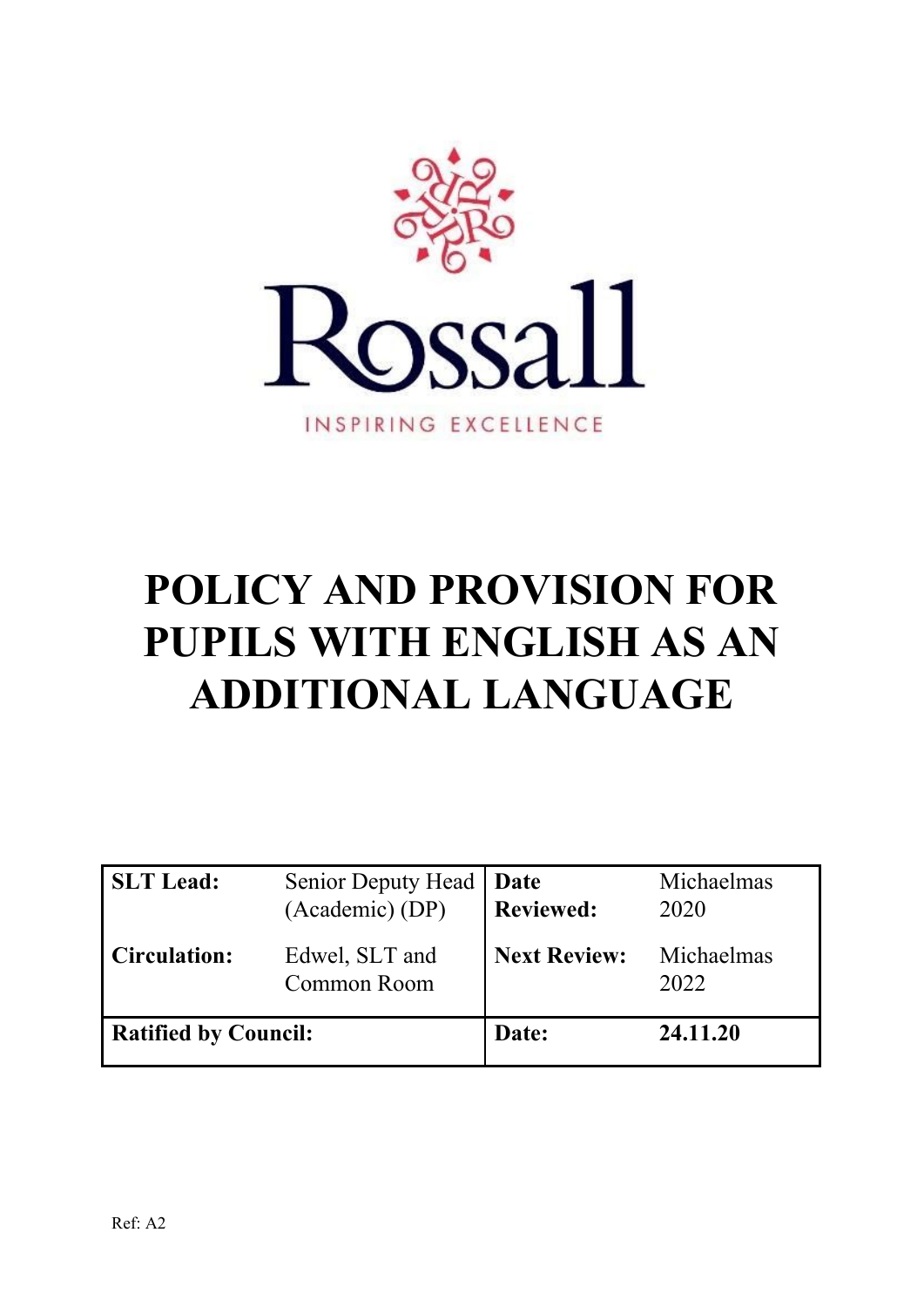# **ROSSALL SCHOOL**

# **ENGLISH AS AN ADDITIONAL LANGUAGE**

#### **WHOLE SCHOOL POLICY**

#### **Statement of Aims**

The school is fully committed to a policy of inclusion and equal opportunity and will aim to ensure that pupils with English as an additional language are fully supported in accessing the curriculum and all other areas of school life. We aim to identify students' language learning needs as early as possible and continue to monitor and adapt to changes in these needs as students progress through school.

We aim to ensure that all EAL pupils are able to:

- Use English confidently and competently in a range of contexts
- Use English for learning across the curriculum
- Use English in social situations

We seek to achieve our aims by:

- Providing EAL courses to develop language skills and enable students to succeed at school and beyond
- Preparing students for a wide range of public examinations in English as an Additional Language
- Helping students with acculturation into life in the UK
- Helping students with acculturation into life in a British Independent School
- Helping students develop good study habits
- Helping students become reflective and independent learners
- Supporting students in other academic subjects where possible (e.g. by providing a Rossall Glossary for key subjects)
- Supporting and advising colleagues in other academic departments on matters relating to the teaching of EAL students
- Providing CPD for colleagues in other departments on teaching and working with international students

#### **Pre-Arrival**

International students take the online Cambridge English Placement Test as part of the admissions process for Rossall School. This enables us to assess a student's language ability and identify the most appropriate courses for them. Students entering directly into the mainstream at KS3 or KS4 are normally expected to have a level equivalent to at least CEFR B1 or above, although we may accept slightly weaker students onto some courses on a case-by-case basis. Weaker pupils may follow a slightly reduced curriculum to enable them to cope with their academic load and/or receive additional EAL support. Registry staff liaise with the Senior Deputy Head and/or Head of EAL to ensure that students are placed on the correct courses. Students entering Sixth Form are normally expected to be at B2 level or higher for A Level, and C1 or higher for IB courses.

Students are usually assessed again post-arrival and adjustments can be made to their study plans if necessary and/or appropriate. If, on arrival, a student is considered to have a much lower level of English than suggested by their entry test, this should be referred to the Head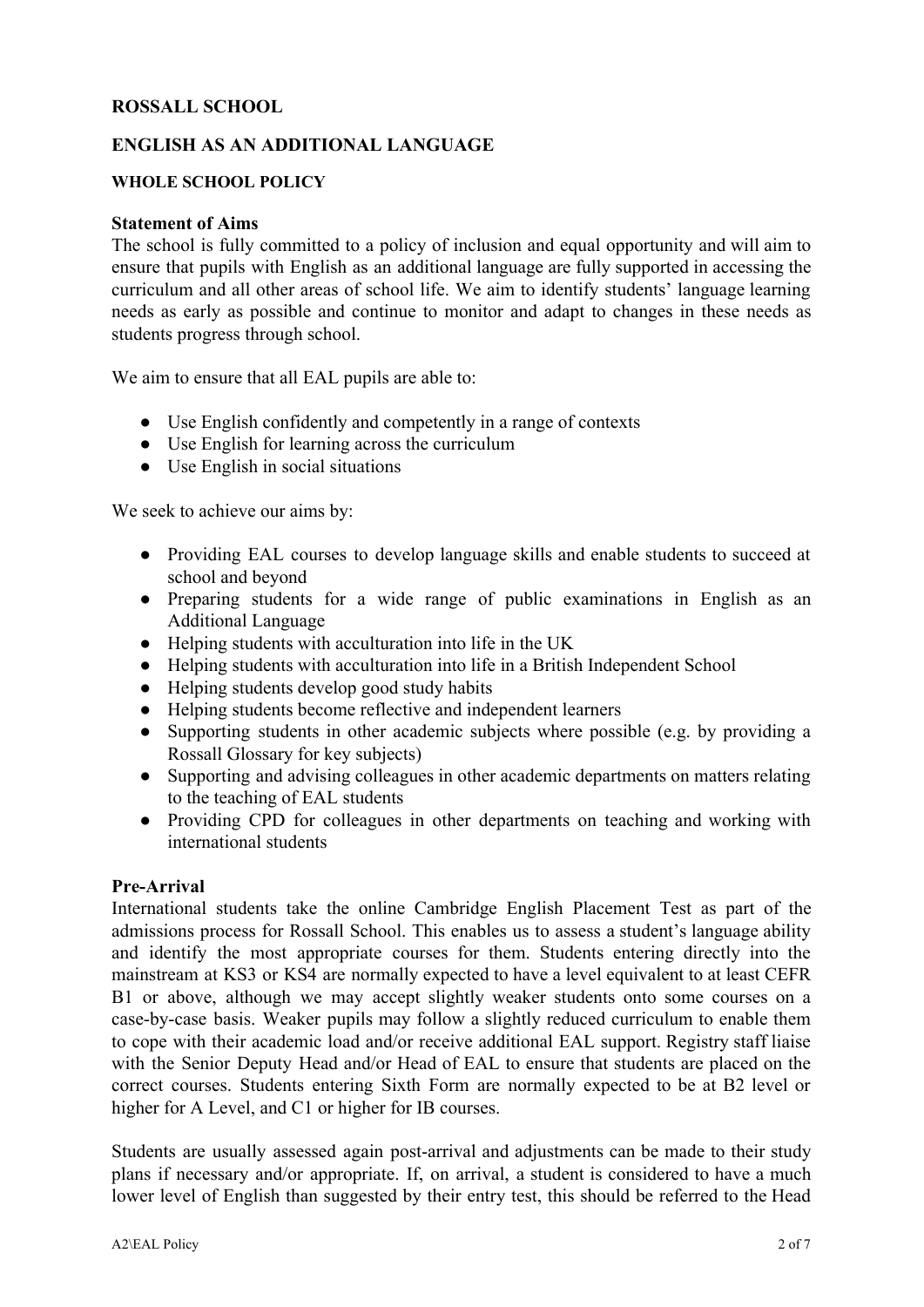of EAL who will follow up with the Senior Deputy Head, school registry and any other relevant parties. If appropriate, the school will follow up with the student's agent or family and discuss a suitable course of action or change of study plan.

# **The EAL Department**

The EAL department functions as a normal academic department within the school, led by the Head of EAL and a small team of full- and part-time staff. Most EAL teachers have specialist qualifications in teaching EAL (such as the RSA Certificate or Diploma, or a Master's) and/or a PGCE.

The department follows the same principles of teaching and learning as other subject departments and is subject to the same scrutiny and monitoring. Teachers are expected to participate fully in the school's extensive CPD programme; they are also actively encouraged to keep up-to-date with current trends and to refresh their subject-specific skills by attending appropriate external training courses and conferences.

# **British Council**

In July 2018, following a successful inspection, Rossall School gained Accreditation by the British Council for the Teaching of English in the UK for both our summer school and provision during the academic year. In June 2020 this was extended to cover our online provision during the Coronavirus lockdown.

The department works hard year-round to ensure continuing compliance with British Council accreditation criteria. The British Council inspection involves rigorous scrutiny of every aspect of our provision; accreditation therefore acts a mark of quality assurance to students, parents, agents and other stakeholders.

# **EAL lessons**

The department teaches overseas pupils of all levels across the Senior School with EAL lessons timetabled, like other academic subjects, during the normal school day. In line with our inclusion policy, EAL students are normally integrated into the relevant year group with peers of the same age. The number of hours' tuition provided depends on the year group and language ability, but is typically 3 - 4 hours per week. Students in years 7-11 who need EAL support are normally withdrawn from MFL in order to attend EAL lessons. In years 12 and 13, students are timetabled for 4 hours and 3 hours a week respectively in the relevant option blocks.

Special international programmes exist for some pupils entering into year 11. This may mean a hybrid course or a year 11 foundation course. In all cases, students will benefit from timetabled EAL lessons as part of their curriculum.

Where feasible, we set EAL classes by language ability (e.g. in IC11). However, this is not always possible because of numbers or timetable constraints, so many classes are mixed ability, and teachers are expected to take this into consideration in their lesson planning. Guidance is given in the department handbook.

Tuition is in relatively small classes, usually with a maximum of 12-14 students. Classes focus on improving general English language skills and examination preparation. Extra help is provided during breaks, lunchtimes or at departmental clinics during activity time after lessons. This may be individual help, or in small groups. Some of these sessions will be run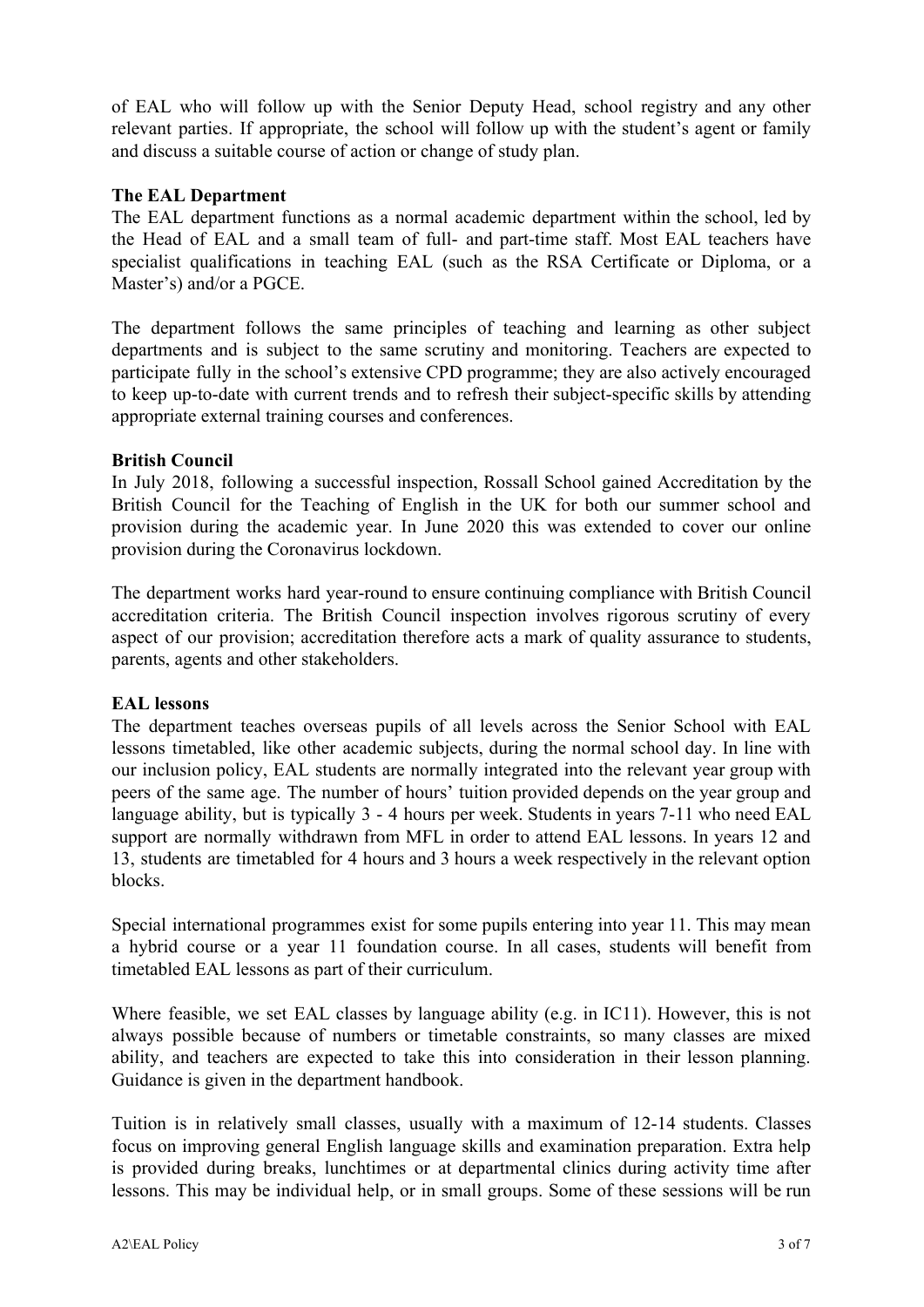on a workshop basis to encourage independent learning while others may be taught sessions focusing on a particular language issue, or targeting a particular group of students.

In EAL lessons, we hope to encourage a relaxed, "safe," and friendly learning environment where students can grow in confidence, where mistakes are accepted and viewed as an essential stage in language acquisition, and where relationships can be built that allow students to feel comfortable expressing themselves in English and exploring the communicative possibilities of the language. While teachers are largely expected to adopt a communicative approach to teaching and learning, we recognise that students have different learning styles and therefore aim for a variety of teaching methods.

# **Cross-Curricular Support and Training**

Subject teachers are encouraged to refer students to us, with samples of work, if they have concerns about their language skills, especially where this is felt to impact upon their performance in the subject.

Additionally, the department is able to advise on strategies for teaching EAL pupils effectively and supporting their learning. Sessions on working with EAL learners will be delivered as part of the whole school CPD programme every year. The department is also willing to work with individual teachers or departments.

#### **Pastoral**

Due to the nature of EAL provision, the department has a special interest in the pastoral care of all overseas pupils and any concerns arising in class or through informal discussion with students should be flagged with the Head of EAL, and/or Heads of Year, Tutors and Houseparents.

#### **Learning Support**

Teachers will be made aware of any students known to have special educational needs and considerations to be made in support of their learning. However, international students, and/or their parents, may sometimes be reluctant to declare such needs. Teachers should, therefore, be vigilant and bring to the attention of the Head of EAL any students that they feel may require learning support. The teacher and/or Head of EAL will refer the student to the Head of Learning Development for advice on next steps and appropriate support measures. We may also refer to our language teachers or assistants to communicate with students in their native language if this is felt to be necessary or beneficial.

#### **EAL Curriculum**

In EAL lessons, teachers will support students in developing their English language skills and communicative ability. Through structured, topic-based course content students work on improving the skills of reading, writing, speaking and listening, as well as developing accuracy in the use of grammar and extending their range of vocabulary. Teachers exploit topics where possible to provide input on British culture and values, and make cross-cultural comparisons.

Schemes of Work are in place for each year group. These are usually based around a coursebook aligned to the CEFR (Common European Framework of Reference for Languages). Course books are carefully chosen to provide a structured framework and ensure that grammar structures and vocabulary are presented in a logical sequence and at an appropriate level. All four skills of listening, speaking, reading and writing will also be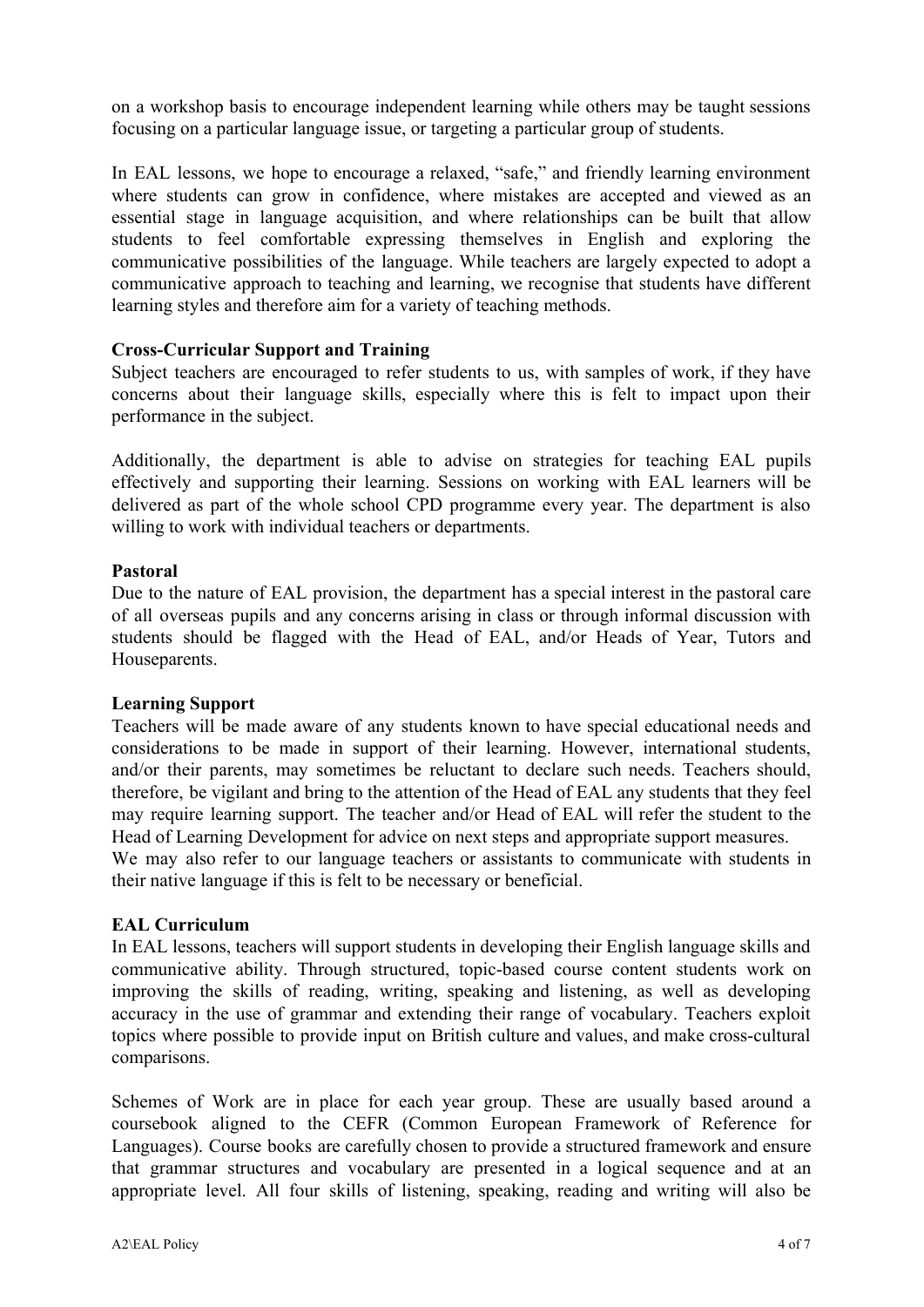developed in relevant, meaningful contexts. Our coursebooks also provide guidance and practice in answering examination questions at different levels. Teachers are expected to supplement the coursebook with other materials and design their own activities according to the needs and interests of the groups they teach. They should also ensure there is ample opportunity for whole class discussions, pair work, group work and task-based learning. A key aim should be to encourage all learners to become as actively involved in the learning process as possible. A wide range of supplementary teaching resources is available in the EAL staff room. This includes a range of graded readers for students to borrow and read at their own pace.

The scheme of work for each year group is generally linked to an English language examination at the target level which students will aim to sit by the end of the year.

# **Cambridge Examinations**

Rossall School is a registered centre for Cambridge Assessment English examinations (part of the University of Cambridge). Examinations are available at a range of levels from Elementary to Advanced. Students in all year groups are eligible to sit these examinations and a range of sessions is available throughout the academic year. There is usually at least one session a term.

The Cambridge examinations assess all four skills and, from First Certificate in English upwards, they also explicitly test accuracy in grammar and vocabulary through a range of English in Use exercises.

If students are successful in passing these examinations, they receive an internationally recognised qualification which is aligned to the levels on the CEFR. Some of the examinations are available in a "For Schools" version, which makes them accessible even for younger learners at Key Stage 3. We encourage all pupils up to KS4 to enter for these examinations at the appropriate level; it gives them a sense of achievement and motivates them to progress further. The levels are:

| <b>Examination(s)</b>                                                        | <b>CEFR</b> level | <b>Language Level</b> |
|------------------------------------------------------------------------------|-------------------|-----------------------|
| Key English Test (KET)<br>Key English Test for Schools (KET)                 | A <sub>2</sub>    | Elementary            |
| Preliminary English Test (PET)<br>Preliminary English Test for Schools (PET) | B1                | Intermediate          |
| First (FCE)<br><b>First for Schools</b>                                      | B <sub>2</sub>    | Upper<br>intermediate |
| Advanced (CAE)                                                               | C1                | Advanced              |

# **Key Stage 3**

On reaching the appropriate level, pupils in years 7-9 will be entered for the KET or PET for Schools examinations. Particularly able pupils in these year groups may take the First for Schools examination.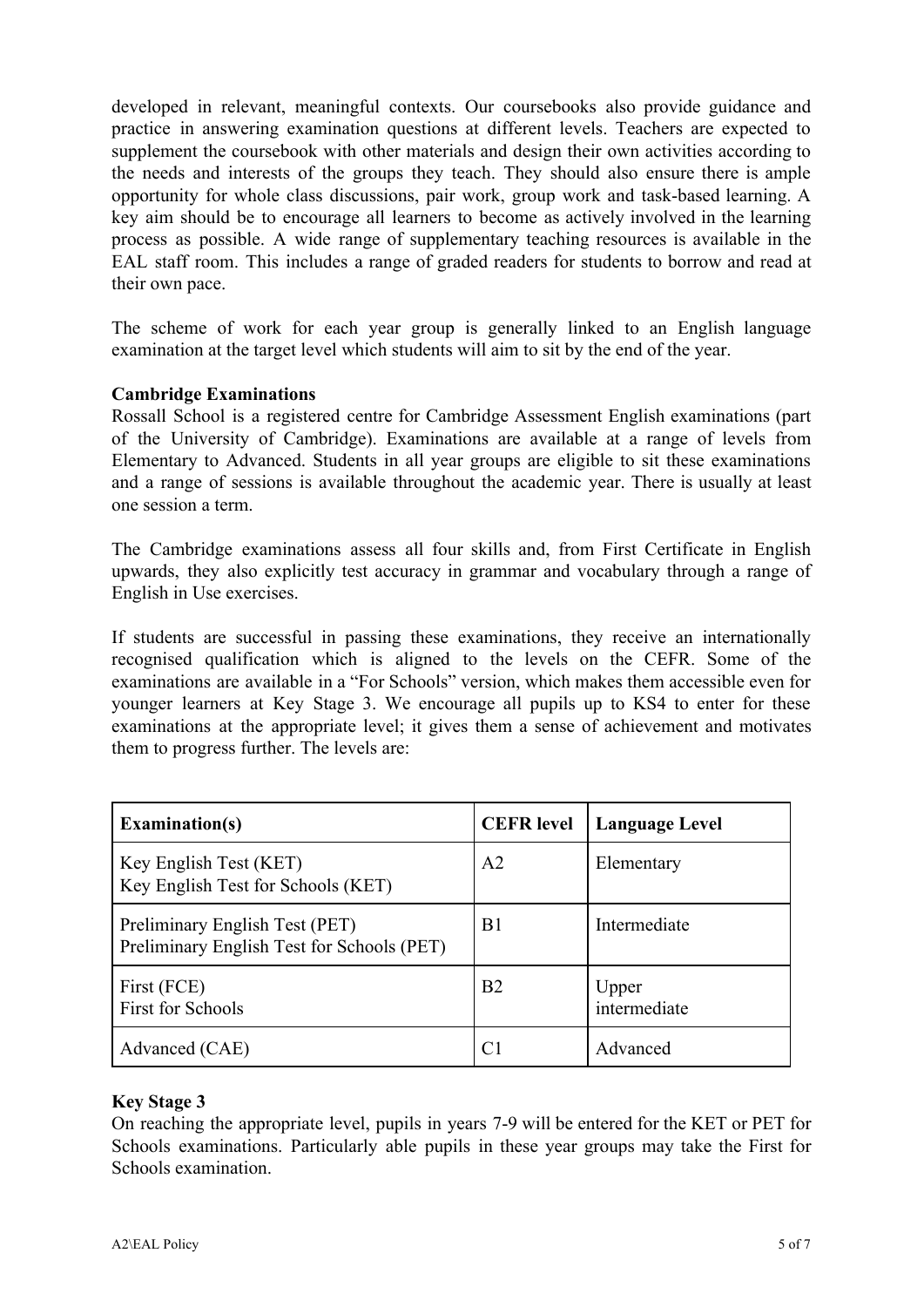# **Key Stage 4**

In years 10 and 11, international students with sufficient language proficiency follow the GCSE English Language and Literature syllabus alongside their British peers in the mainstream.

Students taking EAL lessons also have the opportunity to take Cambridge examinations at the appropriate level, i.e. PET, FCE or higher. It should be noted that students studying in the mainstream often communicate quite fluently, but may have weaker reading and writing skills. The EAL course aims to support students in developing the full range of skills to a higher level, as well as developing greater accuracy and range of expression.

# **Key Stage 4 - IC11**

Students on one of the special one-year international programmes will have the same opportunities to take Cambridge examinations at the appropriate level. Additionally, more able students who have already reached B2 level will have an opportunity to take the CIE or Edexcel (I)GCSE English as a Second Language examination.

We also prepare pupils for the Cambridge IGCSE First Language English examination. This is a challenging examination as it is intended for native speakers of English. However, it is a requirement for students from countries such as Germany to take this or a similar qualification if they wish to continue their education in their country of origin. There is no set literature or coursework component which makes it accessible for those with an intermediate level of English or higher; it is also feasible to deliver within the short timeframe.

# **Sixth Form**

At the beginning of year 12, A Level and IB students are tested or re-tested on arrival and those identified as requiring ongoing English support are timetabled for EAL lessons. In the Sixth Form students continue to develop their general English language skills and also start to focus on developing a more formal, academic style of English in preparation for university study. They work towards the IELTS examination. Students who have achieved the appropriate level will be encouraged to take IELTS in the Lower Sixth, while those who need longer may continue their preparation in the Upper Sixth. Students will also have the opportunity to take Cambridge examinations if they wish.

Students who score C1 or higher are not timetabled for EAL unless they specifically request it. However, these students will be supported in self-study if they wish to prepare for IELTS. An IELTS preparation class will also be offered for more advanced students later in the year.

# **IELTS**

IELTS is the International English Language Testing System (co-owned by the British Council, Cambridge Assessment English and IDP Education). It uses a nine-band scale to measure language proficiency for students wishing to study at higher level through the medium of English. The test results give an overall score and separate component scores for each skill section of the test (listening, speaking, reading and writing). Most good UK universities will ask for an overall level of 6.5 or higher.

The IELTS examination is available on a range of dates throughout the year and has to be taken at recognised centres, the nearest of which are in Manchester and Lancaster. The Head of EAL will normally make arrangements for a group booking twice a year. Students may also make their own arrangements to sit a test at another time. The EAL department is available to advise and assist students wishing to make independent arrangements.